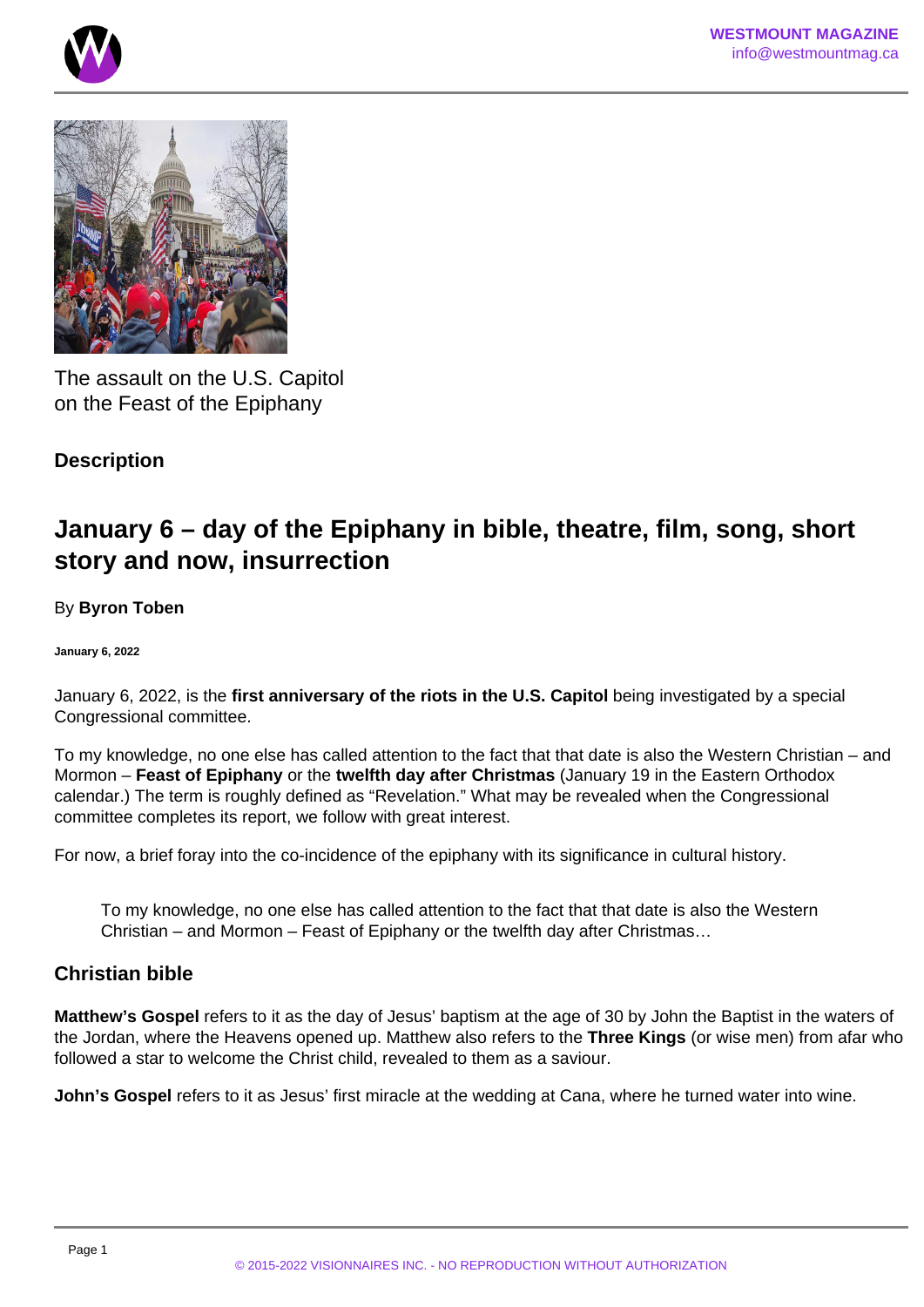The Adoration of the Magi – Image: [Edward Burne-Jones](https://commons.wikimedia.org/wiki/File:Edward_Burne-Jones_-_The_Adoration_of_the_Magi_-_Google_Art_Project.jpg), Public domain, via Wikimedia Commons

## **Theatre**

Shakespeare's Twelfth Night , while not mentioning an epiphany other than the allusion in the title of the play, has been reviewed by others as relevant because of things being turned topsy-turvy – lots of cross-dressing and impersonation of the opposite sex and mistaken identities. (I reviewed Repercussion Theatre 's version of that play at its Theatre in the Park as [my first ever piece](/) for Westmount Mag in July 2015.)

#### Film

Monty Python 's film Life of Brian famously had the three Kings mistakenly donating their gifts of gold, frankincense and myrrh to next-door neighbour baby Brian and then grabbing back their gifts when the mistake was revealed.

## Song

We Three Kings Of Orient Are was composed in 1857 by John Henry Hopkins, Jr. , a journalist, lawyer and music teacher, then acting as rector to an Episcopalian church in Pennsylvania. It was published in 1862 as a Christmas Carol and has become an international standard.

'Despite efforts to suppress that publicity, if the actions of a few clumsy burglars at Watergate